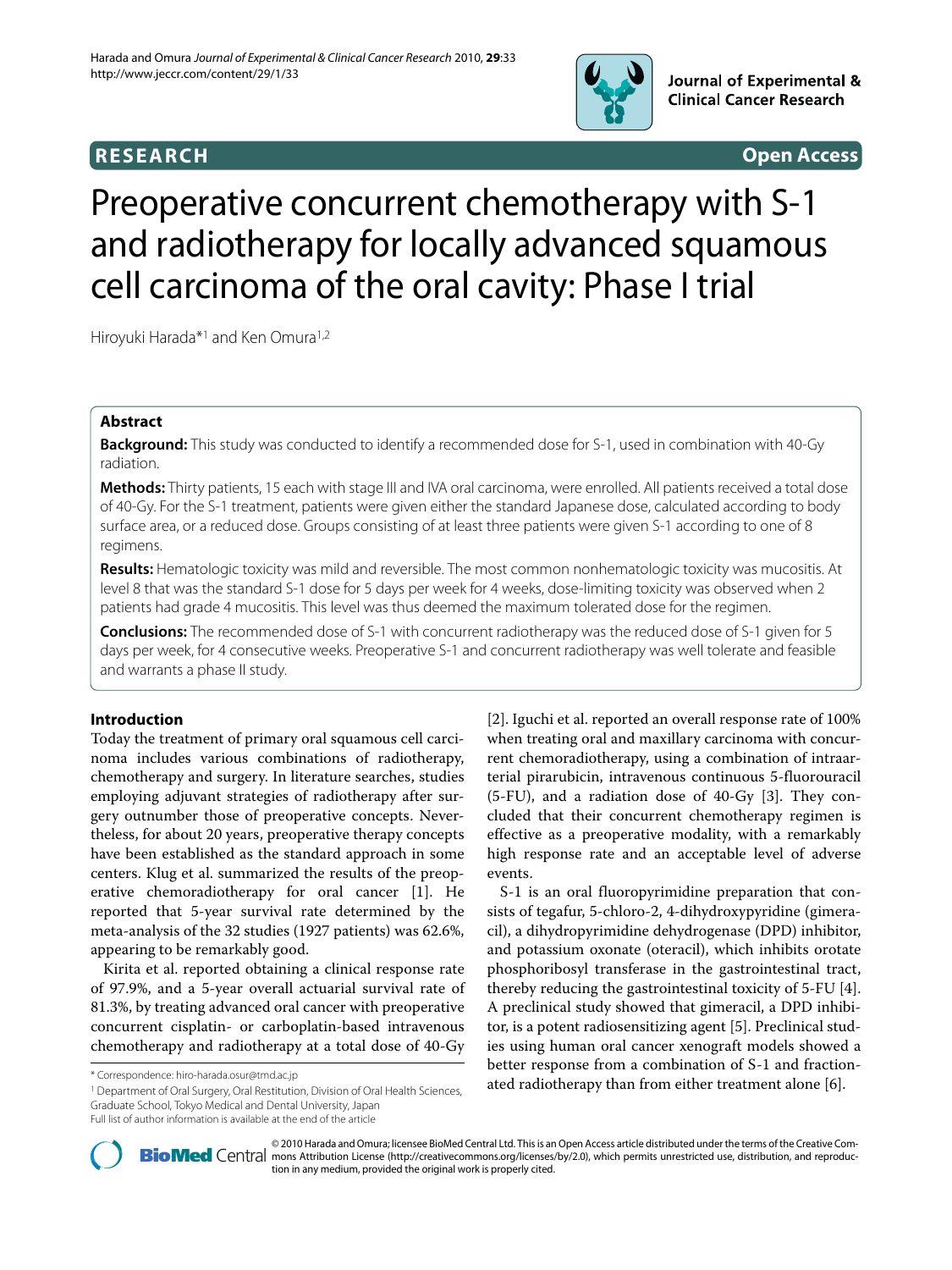Here, we report a phase I study of S-1 chemotherapy performed concomitantly with a radiation dose of 40-Gy as the preoperative treatment for oral squamous cell carcinoma. The purpose of this study was to identify the maximum tolerated dose (MTD) of S-1 in combination with 40-Gy radiation, the dose-limiting toxicity (DLT) of S-1, and the recommended dose (RD) for this treatment.

# **Patients and Methods**

# **Patient eligibility**

Previously untreated patients with histopathologically proven oral squamous cell carcinoma of stage III or IVA were evaluated for this study. Eligible patients were required to be from 20 to 75 years old, have an Eastern Cooperative Oncology Group performance status of 0 or 1, life expectancy of at least 3 months, and adequate organ function (leukocytes  $\geq 4000/\text{mm}^3$ , platelets  $\geq$ 100,000/mm<sup>3</sup>, hemoglobin level  $\geq$  9.0 g/dl, aspartate aminotransferase (AST) level  $\leq$  2 times the upper normal limit (UNL), alanine aminotransferase (ALT) level  $\leq 2$ times the UNL, alkaline phosphatase (ALP) level  $\leq 2$ times the UNL, serum bilirubin  $\leq 1.5$  mg/dl, and serum creatinin  $\leq$  the UNL.

Patients were excluded if they had received any prior systemic chemotherapy or radiotherapy, had a concomitant malignancy, active inflammatory bowel disease, active gastric/duodenal ulcer, active infection, severe heart disease, mental disorder, or other severe concurrent disease. Pregnant or lactating females were also excluded.

The protocol was approved by the Institutional Review Board of Tokyo Medical and Dental University. All patients gave written informed consent before entry into this study.

# **Treatment**

We gave a fractional daily dose of 2-Gy for 5 days a week to a total dose of 40-Gy using a 4-MV LINAC to deliver X-rays to the primary tumor site, and if the patients had nodal disease, to the cervical nodes (Figure [1\)](#page-1-0).

S-1 (Taiho Pharmaceutical Co., Tokyo, Japan) was administered orally twice a day after meals, concomitant with radiotherapy. Each capsule of S-1 contained either 20 or 25 mg of tegafur, and individual doses, calculated according to body surface area (BSA), were rounded down to the nearest pill size. The dosing of S-1 was as follows (standard dose, reduced dose):  $BSA < 1.25$  m<sup>2</sup>, 80 mg or 50 mg daily;  $BSA \ge 1.25 \text{ m}^2 \text{ but } < 1.5 \text{ m}^2$ , 100 mg or 80 mg daily;  $BSA \ge 1.5$  m<sup>2</sup>, 120 mg or 100 mg daily. S-1 was administered to patients on 5 consecutive days per week, following the schedules shown (Figure [1\)](#page-1-0).

Adverse events were evaluated according to the National Cancer Institute Common Toxicity Criteria, version 2.0. Hematological DLT was defined as grade 4 leukopenia or neutropenia, grade 3 febrile neutropenia,

<span id="page-1-0"></span>

| Radiotherapy                                  | 1st week | 2nd week | 3rd week | 4th week |  |  |
|-----------------------------------------------|----------|----------|----------|----------|--|--|
| 2Gy/day X 5 days per week<br>Total dose: 40Gy | 5 days   | 5 days   | 5 days   | 5 days   |  |  |
| Chemotherapy                                  |          |          |          |          |  |  |
| Level 1 (65 mg/m <sup>2</sup> /day )          | 5 days   |          | 5 days   |          |  |  |
| Level 2 (80 mg/m <sup>2</sup> /day)           | 5 days   |          | 5 days   |          |  |  |
| Level 3 (65 mg/m <sup>2</sup> /day)           | 5 days   | 5 days   |          |          |  |  |
| Level 4 (80 mg/m <sup>2</sup> /day)           | 5 days   | 5 days   |          |          |  |  |
| Level 5 (65 mg/m <sup>2</sup> /day )          | 5 days   | 5 days   | 5 days   |          |  |  |
| Level 6 (80 mg/m <sup>2</sup> /day )          | 5 days   | 5 days   | 5 days   |          |  |  |
| Level 7 (65 mg/m <sup>2</sup> /day)           | 5 days   | 5 days   | 5 days   | 5 days   |  |  |
| Level 8 (80 mg/m <sup>2</sup> /day )          | 5 days   | 5 days   | 5 days   | 5 days   |  |  |
| <b>Figure 1 Administration schedule.</b>      |          |          |          |          |  |  |

or grade 3 thrombocytopenia. Nonhematologic DLT was defined as grade 4 mucositis, or grade 3 or 4 nonhematological toxicities (excluding nausea/vomiting). The dosing plan was, if none of 3 patients in a treatment group experienced DLT at a given dose level, the dose of S-1 was escalated in the next cohort of 3 patients. If one of the initial 3 patients experienced DLT, 3 patients were added at the same dose level. Dose escalation continued if DLT was observed in only one of 6 patients. If 2 or more patients experienced DLT at the dose level, the dose of that level would be the MTD.

Our initial protocol consisted of dosing schedules to level 6 (Figure [1\)](#page-1-0) in September 2002, but no DLT was observed even at level 6. Therefore, we added levels 7 and 8 in January 2005. Meanwhile, three patients were enrolled in level 6. Consequently level 6 consisted of six patients. In determining the RD, we considered the practical aspects of administering S-1 in addition to the manifestations of toxicity.

#### **Treatment evaluation**

All patients underwent surgery after chemoradiotherapy, but the follow-up periods were not adequate for treatment effects. Therefore, we judged the clinical efficacy of the chemoradiotherapeutic protocol immediately just before surgery. The median interval between the end of chemoradiotherapy and surgery was 26.0 days (range, 15- 48 days).

The evaluation methods included computed tomography (CT) scan, magnetic resonance imaging (MRI), and ultrasound. Responses at the primary site and the neck were analyzed separately. Treatment effects were estimated based on changes in tumor size. A complete response (CR) was defined as the complete clinical and radiologic disappearance of the primary tumor. The neck response was deemed complete with the disappearance of any adenopathy, as determined using CT and ultrasound. A partial response (PR) was characterized as a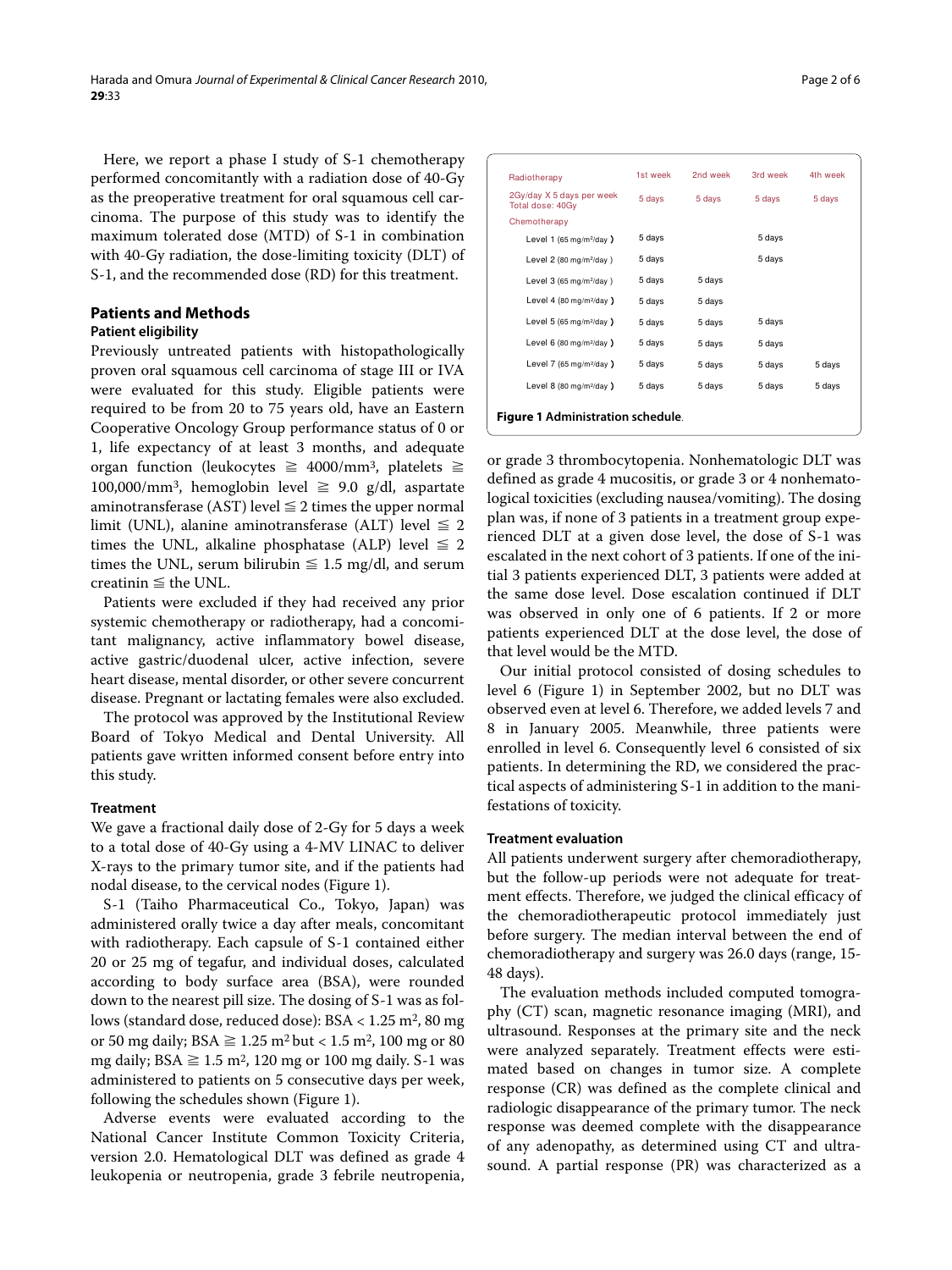50% or greater decrease in the product of two perpendicular diameters of the primary and regional tumors by the time of surgery. Stable disease (SD) was defined as a tumor reduction of less than 50%. Progressive disease (PD) was indicated by an increase of 25% or more in the volume of any tumor or the appearance of new lesions.

For the histological evaluation of primary tumors, we used Shimosato's classification of therapeutic effectiveness [\[7](#page-5-1)]. Grade 0 indicates no noticeable change; grade I, minimal cellular changes present, but the majority of tumor cells appear viable; grade IIa, despite the presence of cellular changes and partial destruction of the tumors, the tumor is still readily recognizable, and a many tumor cells appear viable; grade IIb, the tumor destruction is extensive, but viable cell nests are present in small areas of the tumor (one-quarter of the tumor mass, excluding areas of coagulation necrosis); grade III, only a few scattered, markedly altered, presumably nonviable tumor cells are present, singly or in small clusters, and few or no viable cells are seen; grade IV, no tumor cells remain in any section.

### **Statistical Analysis**

Survival time was assessed from the first day of treatment until death or the last patient contact. Overall survival and cumulative survival rates were calculated according to the Kaplan-Meier method [[8\]](#page-5-2).

# **Results**

## **Patient characteristics**

Thirty patients, 24 men and 6 women, were enrolled in this study between September 2002 and January 2007. Their median age was 58.5 years (range, 32-75 years) and their ECOG score was 0 for 29 patients and 1 for a patient. The primary lesion sites were the tongue  $(n = 10)$ , the floor of the mouth ( $n = 4$ ), the upper gum ( $n = 5$ ), the lower gum  $(n = 9)$ , and the buccal mucosa  $(n = 2)$ . The TN classification is shown in Table 1. Fifteen patients each had stage III or IVA carcinomas. The median follow-up period was 67 months (range 37-89 months).

#### **Toxicity**

Cases with toxicities observed during treatment or within 2 weeks after chemoradiotherapy are listed in Additional file [1](#page-4-5). Grade 1-2 leukocytopenia was observed in 46.7% (n  $= 14$ ) of the patients. Neutropenia was rare; grade 1-2 neutropenia occurred in 5 patients (16.7%). Grade 1 anemia was observed in  $60\%$  (n = 18) of the patients and grade 1 elevated AST in  $40\%$  (n = 12). For all treatment levels, the hematologic toxicity was grade 1 or 2. Generally, the hematologic toxicity was mild and reversible, and there was no grade 3 or 4 hematologic toxicity.

Nonhematological toxicities, apart from mucositis, were grade 1 or 2, and the most common was mucositis. Grade 1 or 2 mucositis was observed at treatment levels 1-4. Although 11 patients (36.7%) had grade 3 mucositis, there was no DLT at levels 1-7. One of three patients experienced a DLT (grade 4 mucositis) at level 8: based on the results, three additional patients were added, one DLT was seen. Consequently, 2 DLTs were observed among 6 patients at level 8, thus the doses used level 8 were deemed the MTD in this study. Therefore, we propose the level 7, the reduced S-1 dose 5 days per week for 4 weeks, as the RD.

#### **Efficacy**

The clinical responses of the primary tumors are shown in Table 2. Three patients achieved CR and 25 achieved PR. The overall clinical response rate (CR or PR) was 93.3%. The histological evaluation was grade IV (no viable tumor cells in any section) in 2 patients (Table 3) and grade III in 13. The histological response rate, defined as grades of IIb, III, or IV, was 90.0%.

Clinical responses of neck metastases are shown in Table [4](#page-4-6). Nine patients showed clinical PR, 10 showed SD, and 2 showed PD. The clinical response rate (CR or PR) of the neck disease was 42.9%.

After surgery, local failure developed in one patient (level 6), and neck failure and distant metastasis occurred in another (level 7). With a median follow-up of 67 months, the 5-year overall survival rate was 90.0%, and the 5-year cumulative survival was 93.1%.

## **Discussion**

We set out to determine the safety and reliability of concurrent S-1 and radiotherapy in advanced cancer of the oral cavity, in a phase I study. Many studies have demonstrated that combined chemotherapy and radiation is a

#### **Table 1: TN classification**

|                  | T2       | T3 | T4a      | <b>Total</b> |
|------------------|----------|----|----------|--------------|
| N <sub>0</sub>   |          |    |          | 9            |
| N <sub>1</sub>   |          |    |          | 10           |
| N <sub>2</sub> b |          | 4  |          | 9            |
| N <sub>2</sub> c | $\Omega$ | 0  |          |              |
|                  |          |    |          |              |
| Total            |          | 14 | $\Omega$ | 30           |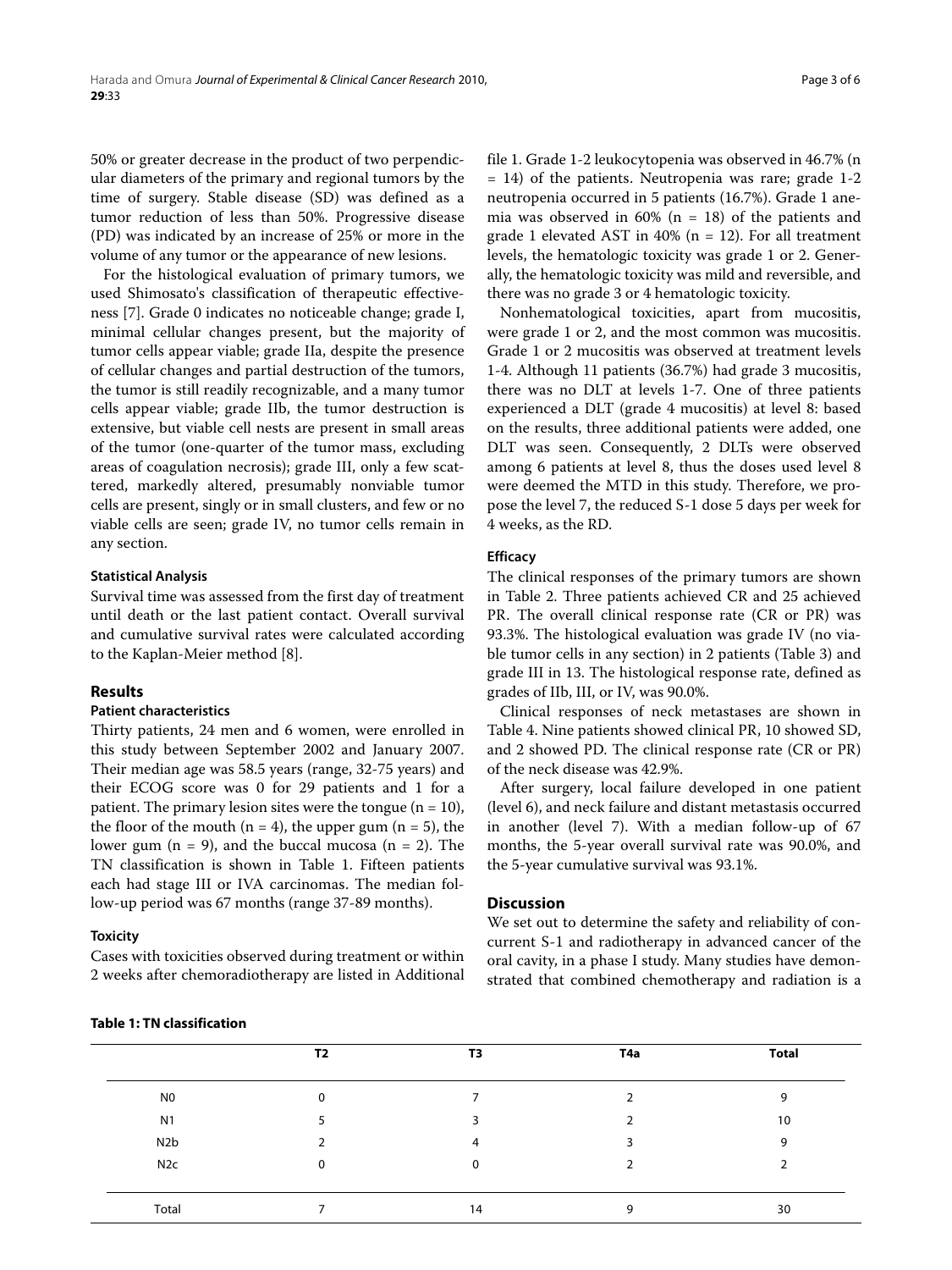|         | <b>CR</b> | PR             | SD             | PD          | <b>Response rate</b> |
|---------|-----------|----------------|----------------|-------------|----------------------|
|         |           |                |                |             |                      |
| Level 1 |           | 3              |                |             | 100%                 |
| Level 2 |           | 2              |                |             | 100%                 |
| Level 3 | 1         | $\overline{2}$ |                |             | 100%                 |
| Level 4 |           | 3              |                |             | 100%                 |
| Level 5 |           | 3              |                |             | 100%                 |
| Level 6 |           | 4              | $\overline{2}$ |             | 66.7%                |
| Level 7 |           | 3              |                |             | 100%                 |
| Level 8 | 1         | 5              |                |             | 100%                 |
|         |           |                |                |             |                      |
| Total   | 3         | 25             | 2              | $\mathbf 0$ | 93.3%                |

#### **Table 2: Clinical response of the primary tumors**

Abbreviations: CR = complete response, PR = partial response, SD = stable disease, PD = progressive disease

highly effective treatment modality for increasing the survival of patients with advanced disease [\[2](#page-4-1),[3,](#page-4-2)[9-](#page-5-3)[11](#page-5-4)]. Concurrent chemoradiotherapy has been established as an appropriate standard for many patients with locally advanced head and neck cancer.

To the best of our knowledge, this study is the first trial of S-1 and radiotherapy in oral cancer. Tsukuda et al. reported that most adverse events of S-1 administration alone were hematological, gastrointestinal, and skin toxicities, although most of these were grade 1 or 2 and controllable [\[12](#page-5-5)]. In the present study, there was no severe hematological, gastrointestinal, or skin toxicity. Mucositis was the most common adverse event, with grade 3 mucositis observed in 66.7% of patients at levels 5, 6, and 7 (Additional file [1\)](#page-4-5). Grade 4 mucositis, constituting DLT, was observed in 2 of 6 patients at level 8. The doses used level 8 was deemed the MTD. Therefore, the determined recommended dose of S-1 was the reduced dose for 5 days per week for 4 weeks (level 7).

In a multi-institutional cooperative late phase II clinical study of S-1 alone in patients with advanced/recurrent head and neck cancer in Japan, the clinical response rate of the primary tumor was 36.4% in oral cancer patients [[13\]](#page-5-6). In the present study, the overall clinical response rate was 93.3%, and the histological response rate was 90.0%, appearing to be remarkably good.

Many studies have demonstrated concurrent chemoradiotherapy to be effective in patients with advanced head and neck cancer. However, the majority of studies have reported total radiation doses of more than 60-Gy. Tsukuda et al. reported that the complete response rate were 93% in stage III and 54% in stage IV, by treating head and neck cancer with S-1 and radiotherapy at a total dose of 66-70.2 Gy [[14](#page-5-7)]. There have been few reports on the

|         | IV | Ш              | llb | lla |   | Response<br>rate |
|---------|----|----------------|-----|-----|---|------------------|
| Level 1 |    | 2              |     |     |   | 100%             |
| Level 2 |    | $\overline{2}$ |     |     |   | 100%             |
| Level 3 |    | 2              |     |     |   | 100%             |
| Level 4 |    | 2              |     |     |   | 100%             |
| Level 5 |    | 1              | 2   |     |   | 100%             |
| Level 6 |    |                | 4   | 1   | 1 | 66.7%            |
| Level 7 |    | 1              |     | 1   |   | 66.7%            |
| Level 8 |    | 3              | 3   |     |   | 100%             |
|         |    |                |     |     |   |                  |
| Total   | 2  | 13             | 12  | 2   |   | 90.0%            |

\*The histological evaluation was defined according to Shimosato's classification of therapeutic effectiveness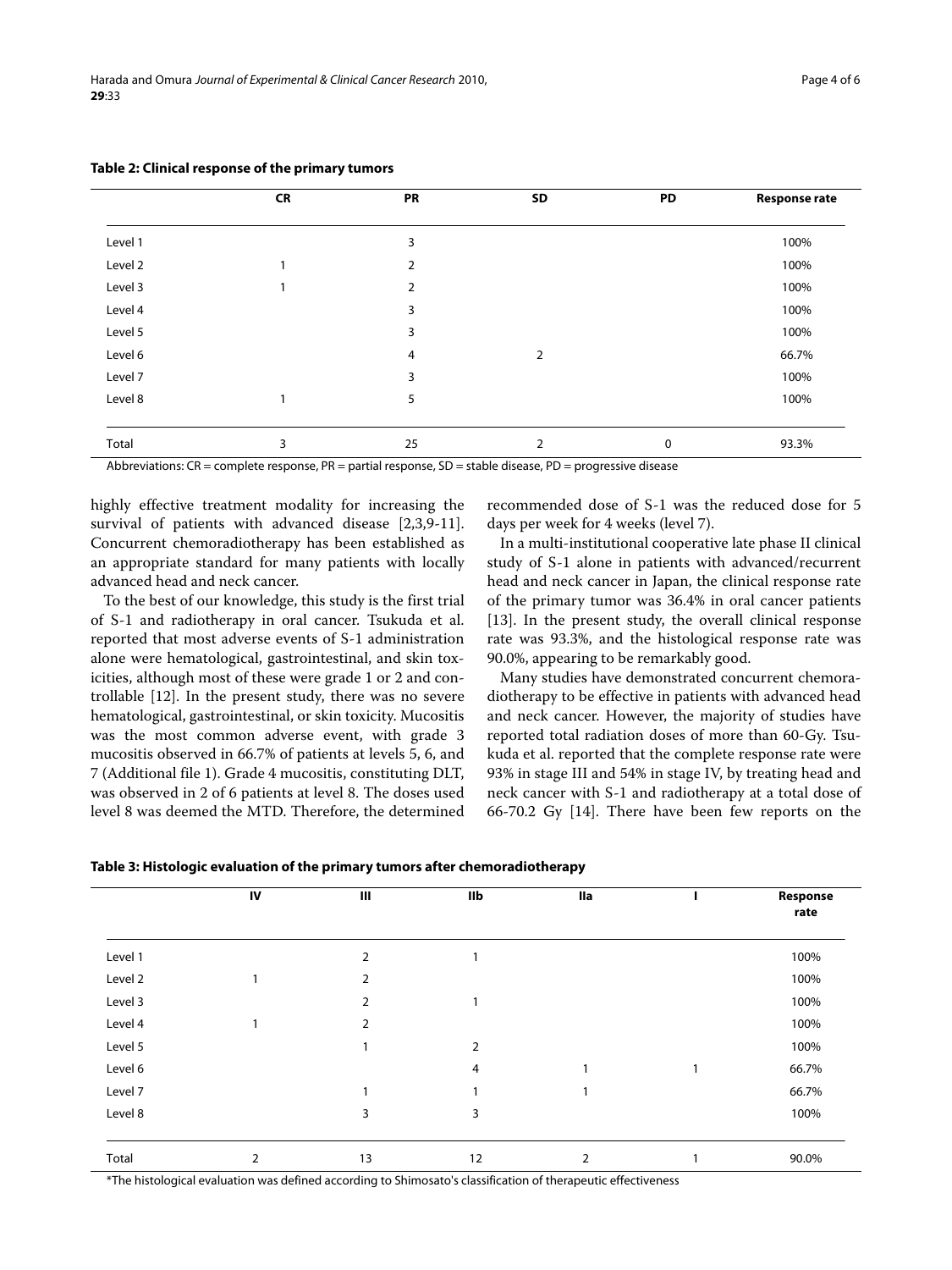|         | <b>CR</b> | PR | SD           | PD | <b>Response rate</b> |
|---------|-----------|----|--------------|----|----------------------|
| Level 1 |           |    | 1            |    | 50%                  |
| Level 2 |           |    | 1            |    | 0%                   |
| Level 3 |           |    | 2            |    | 33.3%                |
| Level 4 |           | 2  | 1            |    | 66.7%                |
| Level 5 |           |    | 3            |    | 0%                   |
| Level 6 |           |    | $\mathbf{1}$ |    | 33.3%                |
| Level 7 |           | 3  |              |    | 100%                 |
| Level 8 |           |    | $\mathbf{I}$ |    | 50%                  |
|         |           |    |              |    |                      |
| Total   |           | 9  | 10           | 2  | 42.9%                |

### <span id="page-4-6"></span>**Table 4: Clinical response of the neck disease**

Abbreviations: CR = complete response, PR = partial response, SD = stable disease, PD = progressive disease

effect of preoperative chemoradiotherapy with a total radiation dose of 40-Gy [\[2](#page-4-1)[,3](#page-4-2)].

Osteoradionecrosis of the jaw is one of the serious complications of radiotherapy for head and neck cancer. High-dose radiotherapy for oral cancer induces mandibular osteoradionecrosis with an incidence of approximately 5% to 20% [[15,](#page-5-8)[16\]](#page-5-9). The management of osteoradionecrosis is difficult and not always successful. Therefore, if the antitumor effect could be increased by combining chemotherapy with lower doses of radiotherapy, it might reduce radiation-related adverse events without sacrificing efficacy. The combined method studied here has the potential to increase the antitumor effect while minimizing surgery. Therefore, a phase II study is warranted.

On the other hand, the clinical response rate for neck nodal disease was 42.9%. This result was poor compared with the clinical response rate of the primary tumor. A late phase II clinical study of S-1 alone found a clinical response rate was 21.7% for cervical lymph node metastasis [\[13](#page-5-6)]. These results have suggested that neck dissection is warranted for metastatic lymph nodes in patients with oral carcinoma.

In conclusion, the concurrent administration of S-1 and radiotherapy was well tolerated and yielded sufficiently positive results. The RD of S-1 with concurrent radiotherapy for this protocol is BSA <1.25 m<sup>2</sup>, 50 mg/day; BSA 1.25-1.5 m2, 80 mg/day; BSA ≥ 1.5 m2, 100 mg/day for 5 days per week for 4 weeks. We have already started a phase II study in multiple institutes.

## **Conflict of interests**

The authors declare that they have no competing interests.

#### **Additional material**

#### <span id="page-4-5"></span>**[Additional file 1](http://www.biomedcentral.com/content/supplementary/1756-9966-29-33-S1.DOCX) Prevalence of adverse events**

#### **Authors' contributions**

HH carried out clinical data collection, data review, participated in study design. KO was the principle investigation of the study and participated in all aspects of this work. All authors read and approved the final manuscript.

#### **Acknowledgements**

We thank Professor J. Patrick Barron of the International Medical Communications Center of Tokyo Medical University for his review of an earlier version of this manuscript.

#### **Author Details**

1Department of Oral Surgery, Oral Restitution, Division of Oral Health Sciences, Graduate School, Tokyo Medical and Dental University, Japan and 2Department of Advanced Molecular Diagnosis and Maxillofacial Surgery, Hard Tissue Genome Research Center, Tokyo Medical and Dental University, Japan

#### Received: 23 November 2009 Accepted: 20 April 2010 Published: 20 April 2010

#### **References**

- <span id="page-4-0"></span>1. Klug C, Berzaczy D, Voracek M, Millesi W: Preoperative chemoradiotherapy in the management of oral cancer: A review**.** J Cranio-Maxillofac Surg 2008, 36:75-88.
- <span id="page-4-1"></span>2. Kirita T, Ohgi K, Shimooka H, Yamanaka Y, Tatebayashi S, Yamamoto K, et al.: Preoperative concurrent chemoradiotherapy plus radical surgery for advanced squamous cell carcinoma of the oral cavity: an analysis of long-term results**.** Oral Oncol 1999, 35:597-606.
- <span id="page-4-2"></span>3. Iguchi H, Kusuki M, Nakamura A, Nishiura H, Kanazawa A, Takayama M, et al.: Concurrent chemoradiotherapy with pirarubicin and 5-fluorouracil for respectable oral and maxillary carcinoma**.** Acta Otolaryngol Suppl 2004, 554:55-61.
- <span id="page-4-3"></span>4. Shirasaka T, Shimamoto Y, Ohshimo H, Yamaguchi M, Kato T, Yonekura K, Fukushima M: Development of a novel form of an oral 5-fluorouracil derivative (S-1) directed to the potentiation of the tumor selective cytotoxicity of 5- fluorouracil by two biochemical modulators**[.](http://www.ncbi.nlm.nih.gov/entrez/query.fcgi?cmd=Retrieve&db=PubMed&dopt=Abstract&list_uids=8862723)** Anticancer Drugs 1996, 7:548-557.
- <span id="page-4-4"></span>5. Fukushima M: Combines therapy with radiation and S-1, an oral new 5- FU prodrug, is markedly effective against nonsmall cell lung cancer xenografts in mice [Abstract]**.** Eur J Cancer 2005, 3:343.